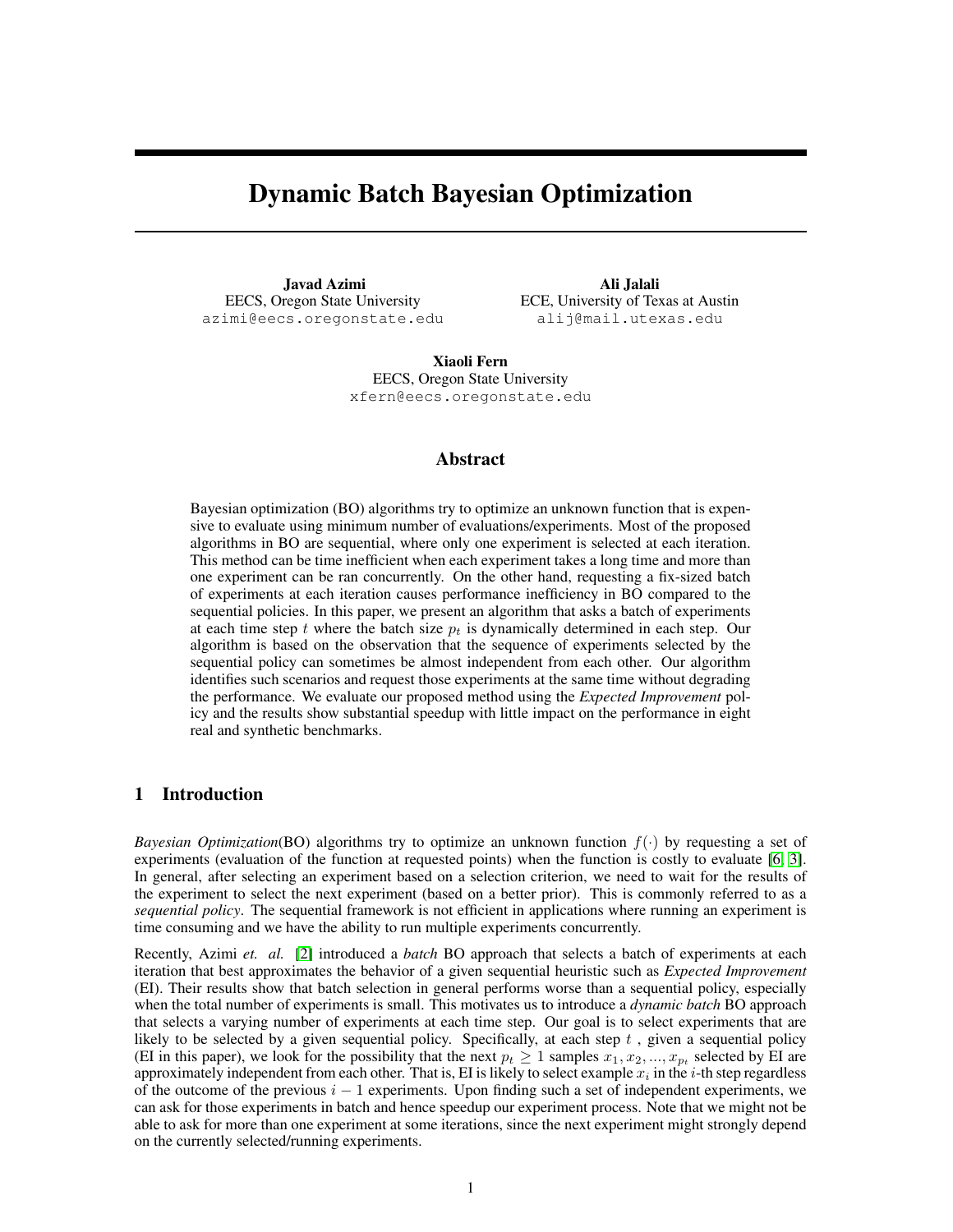#### 2 Gaussian Process (GP)

Any BO algorithm consists of two main components, 1) the model of the unknown function which generates a posterior over the outputs of unobserved points in the input space, and 2) a *selection criterion*, which chooses an experiment at each iteration based on available prior. We use *Gaussian Process* (GP)[\[9\]](#page-4-3) as our primary model to build the posterior over the outcome values given our observations  $\mathcal{O} = (\mathbf{x}_\mathcal{O}, \mathbf{y}_\mathcal{O})$  where  $x_{\mathcal{O}} = \{x_1, x_2, \dots, x_n\}$  and  $y_{\mathcal{O}} = \{y_1, y_2, \dots, y_n\}$  such that  $y_j = f(x_j)$  and  $f(\cdot)$  is our underlying function.

For a new input point  $x_i$ , GP models the output  $y_i$  as a normal random variable  $y_i \sim \mathcal{N}(\mu_i, \sigma_i^2)$ , with  $\mu_i = k(x_i, \mathbf{x}_{\mathcal{O}})k(\mathbf{x}_{\mathcal{O}}, \mathbf{x}_{\mathcal{O}})^{-1}\mathbf{y}_{\mathcal{O}}$  and  $\sigma_i^2 = k(x_i, x_i) - k(x_i, \mathbf{x}_{\mathcal{O}})k(\mathbf{x}_{\mathcal{O}}, \mathbf{x}_{\mathcal{O}})^{-1}k(\mathbf{x}_{\mathcal{O}}, x_i)$  where  $k(\cdot, \cdot)$  is an arbitrary symmetric positive definite *kernel function* to compute the coherence between any pair of elements. We use *squared exponential* as our kernel function,  $k(x, y) = \exp(-\frac{1}{l} ||x - y||^2)$  where  $|| \cdot ||$  is the vector 2-norm and  $l$  is the constant length scale parameter. Our approach is flexible to the choice of kernel function. **Definition 1.** Let  $x^* = \{x_1^*, x_2^*, \dots, x_m^*\} \in \mathcal{X} \setminus x_{\mathcal{O}}$  be any unobserved set of points. Let  $y^* = \{y_1^*, y_2^*, \dots\}$ 

·y ∗ <sup>m</sup>} *be their corresponding predictions obtained from the Gaussian Process model learned from existing observations, where*  $y_i^* | O \sim \mathcal{N}(\mu_i^*, \sigma_i^{*2})$ . Define  $\sigma^{*2} = (\sigma_1^{*2}, \sigma_2^{*2}, \cdot, \cdot, \sigma_m^{*2})$  and  $\mu^* = (\mu_1^*, \mu_2^*, \cdot, \cdot, \mu_m^*)$ and for any point  $z \in \mathcal{X} \setminus \{ \bm{x}_{\mathcal{O}} \cup \bm{x}^* \}$ , let  $p(y_z | z, \mathcal{O}) \sim \mathcal{N}(\mu_z, \sigma_z^2)$  and  $p(y_z | z, \mathcal{O}, (\bm{x}^*, \bm{y}^*)) \sim \mathcal{N}(\mu_z^*, \sigma_z^{*2})$ .

Using GP as our primary model, the variance of any point z depends only on the location of the observed points and is independent from the observation outputs. Therefore, we can easily evaluate the variance of any point z after requesting experiments at any set of points  $x^*$  without knowing their observation outputs. The following theorem characterizes the variance of z after sampling at  $x^*$ .

**Theorem 1.** Let  $\Delta^*(\sigma_z) := \sigma_z^2 - \sigma_z^{*2}$ , then

$$
\Delta^*(\sigma_z) = (PA^{-1}B^T - k_z^*) m (PA^{-1}B^T - k_z^*)^T,
$$
  
where  $B = k(\mathbf{x}^*, \mathbf{x}_\mathcal{O}), A = k(\mathbf{x}_\mathcal{O}, \mathbf{x}_\mathcal{O}), P = k(z, \mathbf{x}_\mathcal{O}), m = (k(\mathbf{x}^*, \mathbf{x}^*) - BA^{-1}B^T)^{-1}$  and  $k_z^* = k(z, \mathbf{x}^*).$  (1)

The actual expected value,  $\mu_z^*$ , of any point z after selecting  $x^*$ , however, heavily depends on the real outputs  $f(x^*)$ , which are not available. Below, we provide an upper-bound on the change of  $\mu_z$  after sampling at  $x^*$ . **Theorem 2.** Let  $\Delta^*(\mu_z) = \mu_z - \mu_z^*$ , then

$$
\mathbb{E}_{\boldsymbol{y}^*}[|\Delta^*(\mu_z)|] \le \left\| \left( P A^{-1} B^T - k_z^* \right) m \right\|_{\infty} \sqrt{\frac{2}{\pi}} \|\boldsymbol{\sigma}^*\|_1,
$$
\n(2)

*where*  $\|\cdot\|$  *is the vector norm.* 

Interestingly, the above stated upper-bound of  $\mathbb{E}_{y^*}[|\Delta^*(\mu_z)|]$  can be considered as a function of sum of  $\sigma^*$ and independent from the observation outputs. Therefore,  $\tilde{E}_{\bm{y}^*}[\Delta^*(\mu_z)]$  converges to zero as the number of observations increases since the variance decreases.

#### 3 Dynamic Batch Design for Bayesian Optimization

In the sequential approach, we ask for only one experiment at each time step using a given policy  $\pi$  (the selection criterion). Suppose we have the capability of running  $n<sub>b</sub>$  experiments in parallel, and we are limited by the total number of possible experiments  $n_l$ . At each time step t, the question is whether or not we can select  $1 < p_t \le n_b$  samples to speed up the experimental procedure without losing any performance comparing to the sequential policy  $\pi$ . In [\[2\]](#page-4-2), the authors tried to select a batch of k examples by predicting the selected samples at the next k steps by a given policy  $\pi$  using Monte Carlo simulation. However, frequently the predicted set of experiments are not exactly identical to those selected by the sequential policy (e.g. EI) especially when the batch size k is large. In this section, we introduce an algorithm that selects  $p_t \geq$ 1 experiments at each iteration based on (but not restricted to) the EI policy, where the batch size  $p_t$  is dynamically determined at each step. In particular, it will select more than one experiments when/if the next set of experiments to be selected by  $\pi$  are believed to be independent from the outcome of the already selected experiments. Algorithm [1](#page-2-0) is our proposed solution to this problem. We focus on the problem of finding the maximizer of an unknown function for the rest of the paper, however, the result can be easily extended to minimization applications.

**Definition 2.** *Expected Improvement (EI) [\[7\]](#page-4-4) at any point* x *with corresponding GP prediction*  $y =$  $\mathcal{N}(\mu_x, \sigma_x^2)$  is defined to be

$$
EI(x) = (-u\Phi(-u) + \phi(u))\sigma_x,\tag{3}
$$

 $where, u = (y_{max} - \mu_x)/\sigma_x$  and  $y_{max} = \max_{y_i \in y_{\mathcal{O}}} y_i$ . Also,  $\Phi(\cdot)$  and  $\phi(\cdot)$  represent standard Gaussian *distribution and density functions respectively.*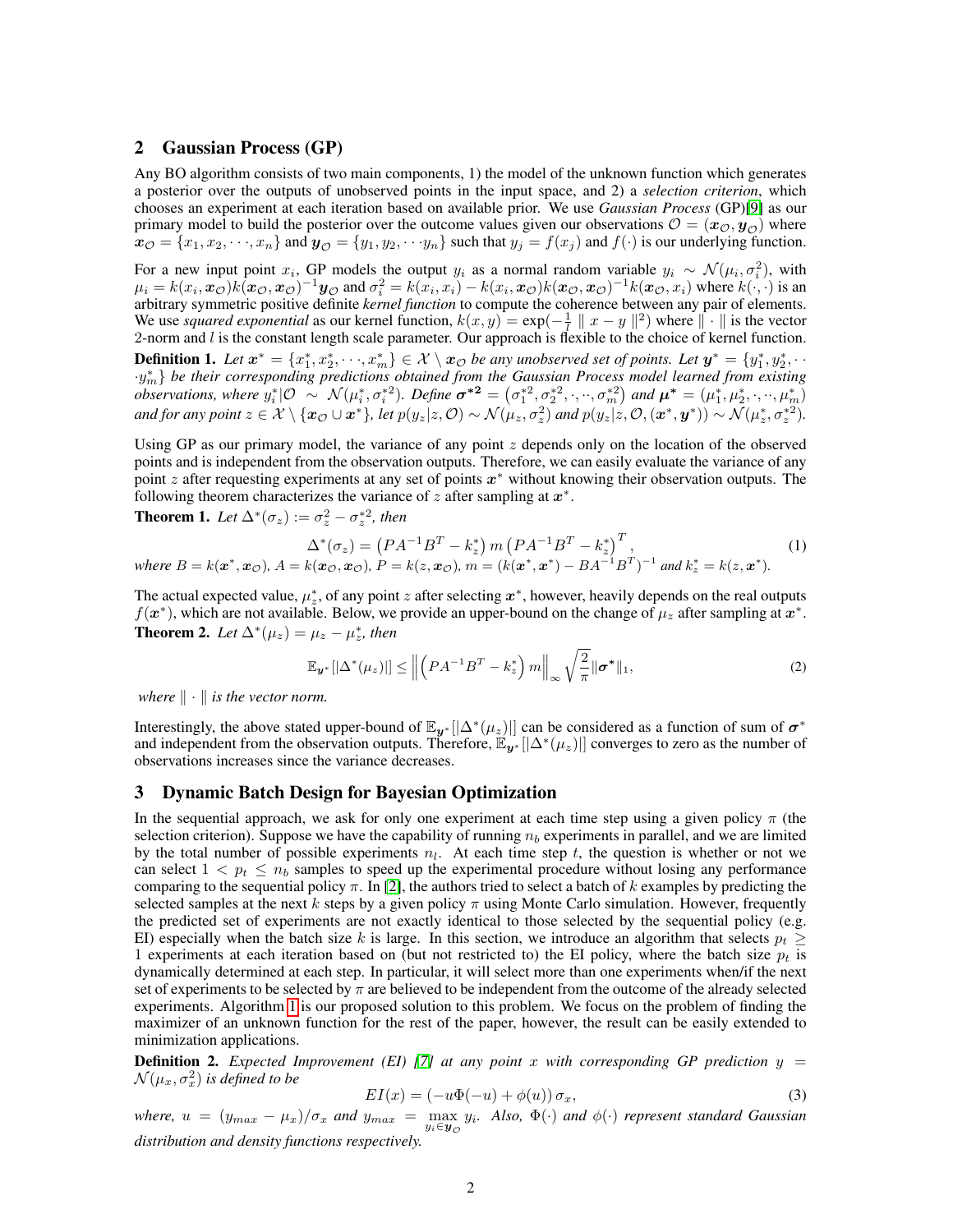In general, we have to predict the selected experiments by EI for a sequence of consecutive time steps. Clearly, we are certain about the first experiment  $x_1^*$  and we are interested in the EI value of the other selected points after sampling at point  $x_1^*$ . Therefore, the goal is to predict the EI values of other points after sampling at any point  $x_1^*$ . After selecting the sample  $x_1^*$ , we can calculate the variance of the output of any point z regardless of the output value of  $x_1^*$  which is called  $y_1^*$ ; but, the expectation of the output corresponding to z can highly depend on  $y_1^*$ . Therefore, we cannot evaluate the *exact* EI of any point z before running the real experiment and observing the  $y_1^*$ . However, we can calculate an *upper bound* on the EI of the next experiments. Below, we will show that the EI upper bound of all points in the space can be computed by simply setting the  $y_1^*$ to  $M$ , where  $M$  is the maximum possible output value (which is easy to estimate or provide /given in many applications).

# <span id="page-2-1"></span>**Theorem 3.** *Fixing the variance*  $\sigma_x^2$ , *EI* is an increasing function of  $\mu_x$ .

Based on Theorem [3,](#page-2-1) we can set an upper bound for the expectation of any point z, after selecting  $x_1^*$ , by setting  $y_1^*$  to the maximum M. Therefore, the EI of any point z based on the current observation  $\mathcal{O}\cup(\overline{x}_1^*,\overline{y}_1^*$ M) can be considered as the EI upper bound value after observing the actual value of  $y_1^*$ . Thus, we select the next sample z based on current observation  $\mathcal{O}\cup(x_1^*,M)$ . If the next selected sample z satisfies  $\mathbb{E}[\Delta^*(\mu_z)] <$  $\epsilon$ , then the expectation of its output changes at most by  $\epsilon$ . For small values of  $\epsilon$ , we can consider its expectation as constant before and after sampling  $x_1^*$  and hence z is independent of  $x_1^*$ , experiment-wise. This entails that the point  $z$  is likely to be the next selected experiment by EI policy since its EI value is more than the EI upper bound of the points affected by sampling  $x_1^*$ .

<span id="page-2-0"></span>Algorithm 1 Dynamic Batch Expected Improvement Algorithm

**Input:** Total budget of experiments  $(n_l)$ , maximum batch size  $(n_b)$ , the maximum observation value  $(M)$ , current observation  $\mathcal{O} = (\mathbf{x}_\mathcal{O}, \mathbf{y}_\mathcal{O})$  and stopping threshold  $\epsilon$ .

```
while n_l > 0 do
      x_1^* \leftarrow \arg\max_{x \in \mathcal{X}} \text{ EI}(x|\mathcal{O}).\mathcal{A} \leftarrow (x_1^*, M), \quad n_l \leftarrow n_l - 1.z \leftarrow \arg \max_{x \in \mathcal{X}} \ \ \text{EI}(x|\mathcal{O} \cup \mathcal{A}).while (n_l > 0) and (|A| < n_b) and (\mathbb{E} [|\Delta^*(\mu_z)|] \leq \epsilon) do
          \mathcal{A} \leftarrow \mathcal{A} \cup (z, M), \quad n_l \leftarrow n_l - 1.z \leftarrow \arg \max_{x \in \mathcal{X}} \ \ \text{EI}(x|\mathcal{O} \cup \mathcal{A}).end while
      y^* \leftarrow RunExperiment(x^*_{\mathcal{A}})\overset{\circ}{\mathcal{O}}\leftarrow\mathcal{O}\cup(\overset{\circ}{\bm{x}_\mathcal{A}^*},\bm{y}^*)end while
return max(y_{\odot})
```
This algorithm is based on two main observations: (1) The selected sample z is far *enough* from  $x_1^*$  and its expectation does not change after sampling at  $x_1^*$ ; (2) The EI upper bound of affected samples after sampling at  $x_1^*$  is less than the EI of any point z. Therefore, the point z would likely be the next selected point for small value of  $\epsilon$ . This procedure is repeated until the next sample has  $\mathbb{E}[\Delta^*(\mu_z)] > \epsilon$  indicating that we cannot find the next independent point.

#### 3.1 Other Sequential Approaches

The proposed approach can be extended to other sequential policies such as Maximum Mean (MM), Maximum Upper Interval (MUI) and Maximum Probability of Improvement (MPI) [\[6\]](#page-4-0); however, the rate of the speedup would be significantly different among these approaches. For example, in MM with the objective function  $x^* = \arg \max_{x \in \mathcal{X}} \mu_{x|\mathcal{O}}$ , we would not have any speedup since we are only interested in the point with the highest mean. Therefore, by setting the output of the selected point  $x^*$  to the highest possible value, the next selected sample would be one of the closest samples to  $x^*$ . For MUI policy with the objective function  $x^* = \argmax_{x \in \mathcal{X}} \mu_{x|\mathcal{O}} + 1.96 \sigma_{x|\mathcal{O}}$ , we expect a high rate of speedup since it is dominated by variance that is completely known by sampling at  $x^*$ . For MPI with the objective function  $x^* = \max_{x \in \mathcal{X}} \Phi\left(\frac{\mu_{x|\mathcal{O}} - (1+\alpha)y_{\max}}{\sigma_{x|\mathcal{O}}}\right)$ , the speedup varies by varying the parameter  $\alpha$ .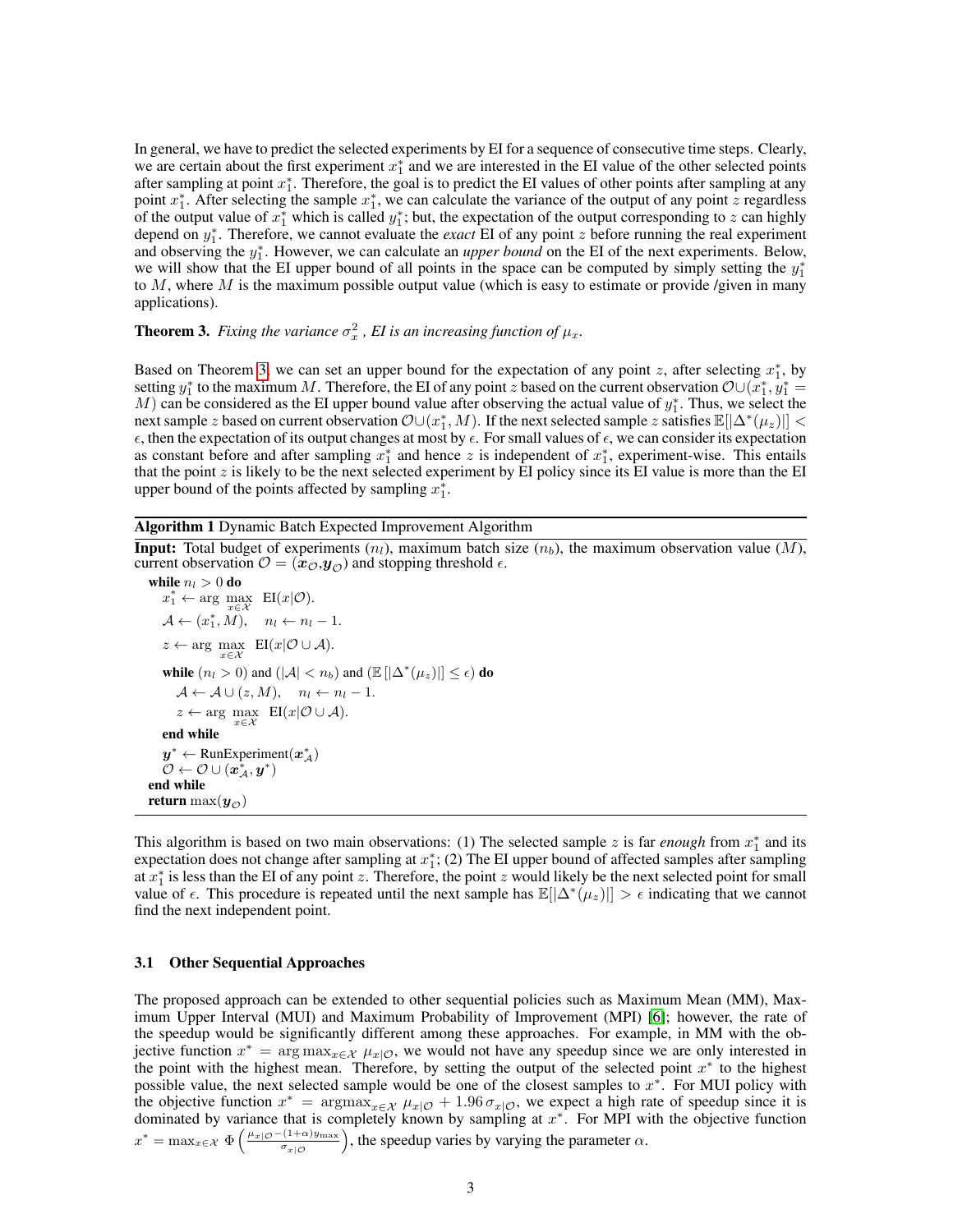| Table 1: Benchmark Functions |                                                                                             |                                                     |                                                                                            |  |  |  |  |  |  |
|------------------------------|---------------------------------------------------------------------------------------------|-----------------------------------------------------|--------------------------------------------------------------------------------------------|--|--|--|--|--|--|
| Cosines(2)                   | $1 - (u^2 + v^2 - 0.3 \cos(3\pi u) - 0.3 \cos(3\pi v))$<br>$u = 1.6x - 0.5, v = 1.6y - 0.5$ | Rosenbrock(2)                                       | $10-100(y-x^2)^2-(1-x)^2$                                                                  |  |  |  |  |  |  |
|                              |                                                                                             |                                                     |                                                                                            |  |  |  |  |  |  |
| Hartman(3,6)                 | $\sum_{i=1}^{4} \gamma_i \exp \left(-\sum_{j=1}^{d} A_{ij} (x_j - P_{ij})^2\right)$         |                                                     | Michalewicz(5) $\Big  -\sum_{i=1}^{5} \sin(x_i) \sin\left(\frac{i x_i^2}{\pi}\right)^{20}$ |  |  |  |  |  |  |
|                              | $\gamma_{1\times 4}$ , $A_{4\times d}$ , $P_{4\times d}$ are constants                      |                                                     |                                                                                            |  |  |  |  |  |  |
| Shekel(4)                    | $\sum_{i=1}^{10} \frac{1}{\beta_i + \sum_{j=1}^{i} 4(x_j - B_{ji})^2}$                      | $\beta_{1\times10}$ , $B_{4\times10}$ are constants |                                                                                            |  |  |  |  |  |  |

<span id="page-3-0"></span>

|                                   | <b>Cosines</b> | Hydrog  | FC    | Rosen | Hartman 3 | <b>Michal</b> | <b>Shekel</b> | Hartman 6 |
|-----------------------------------|----------------|---------|-------|-------|-----------|---------------|---------------|-----------|
| <b>Sequential</b>                 | 0.145          | 0.026   | 0.155 | 0.005 | 0.033     | 0.369         | 0.340         | 0.222     |
| Semi(M)                           | 0.148          | 0.026   | 0.151 | 0.005 | 0.036     | 0.379         | 0.335         | 0.220     |
| Speedup(M)                        | $6.8\%$        | $9.3\%$ | 10.2% | 16.3% | $10.1\%$  | $6.0\%$       | $2.1\%$       | $4.5\%$   |
| <b>Semi</b> ( $\alpha = 0.1$ )    | 0.147          | 0.027   | 0.160 | 0.006 | 0.034     | 0.375         | 0.345         | 0.233     |
| <b>Speedup</b> ( $\alpha = 0.1$ ) | 16.23%         | 11.4%   | 11.7% | 17.8% | 18.4%     | 16.7%         | 17.4%         | 13.77%    |

<span id="page-3-1"></span>Table 2: Benchmark Performance

## <span id="page-3-2"></span>**Experimental Results**

As we mentioned earlier, we use GP to build a posterior over our unknown function  $f(\cdot)$ . Our GP is based on zero-mean prior and *squared exponential* as covariance kernel function with kernel width  $l = 0.01\Sigma_{i=1}^d l_i$  with  $l_i$  being the length of the  $i^{th}$  dimension [\[2\]](#page-4-2). We consider six well-known synthetic benchmarks: Cosines and Rosenbrock [\[1,](#page-4-5) [4\]](#page-4-6) over  $[0,1]^2$ , Hartman(i) [\[5\]](#page-4-7) over  $[0,1]^i$  for  $i=3,6$ , Shekel [5] over  $[3,6]^4$  and Michalewicz [\[8\]](#page-4-8) over  $[0, \pi]^{5}$ . The mathematical formulation of these functions are listed in Table [1.](#page-3-0) We also evaluate our approach on two real benchmarks Fuel Cell and Hydrogen over  $[0, 1]^2$ . More details about these benchmarks can be found in [\[2\]](#page-4-2).

We run our algorithm on each benchmark 100 times and report the average regret;  $M - \max_{y_i \in y_{\mathcal{O}}} y_i$ . In each run, the algorithm starts with 5 initial random points for 2, 3-dimensional benchmarks and 20 initial random points for higher dimensional benchmarks. The number of experiments  $n_l$  is set to 20 for 2, 3-dimensional and 60 for the higher dimensional benchmarks and the maximum batch size at each iteration,  $n_b$ , is set to 5. The parameter  $\epsilon$  is set to 0.02 for 2, 3-dimensional and 0.2 for higher dimensional benchmarks.

Table [2](#page-3-1) shows the performance of our algorithm on each benchmark along with the performance of the sequential policy. There are two different sets of results for each benchmark with different values of M and  $\alpha$ . Since setting the value of any selected sample z to a fixed value M does not match the reality, we consider an improvement over the best current observed output,  $y_{\rm max}$ , as a surrogate to the fixed  $M$ ; i.e., in each step, instead of M, we use the value  $(1 + \alpha)y_{\text{max}}$ . In this experiment, we set the value of  $\alpha$  to 0.1 which means we expect 10% improvement over the best current observation after each sampling.

To illustrate the speedup over the sequential policy, we calculate the speedup as the percentage of the samples in the whole experiment that are selected to be run in parallel in the batch mode. In general, if we exhaust  $n_l$ samples in T steps, the speed up is calculated as  $(n_l - T)/n_l$ . Clearly, the maximum speedup in our setting is 0.8 that can only happen if we select 5 experiments at each and every time steps. The results show that, in both settings, we perform very close to the sequential policy and we achieve the maximum speedup of 16.3% with fixed M in Rosenbrock and 18.4% with varying M by  $\alpha = 0.1$  for Hartman3.

Figure [4](#page-3-2) shows the speed up ratio versus the number of experiments in our 2, 3-dimensional benchmarks. It can be seen that as we increase the number of experiments the speedup ratio increases. Experimental results show that, when  $n_l \geq 20$ , we usually ask for  $p_t > 1$  points at each iteration and as we get closer to 60, we usually reach the maximum possible batch size of  $n_b = 5$ . The speedup ratio for Rosenbrock is significantly different from the other benchmarks since it has only one local/global maximum.